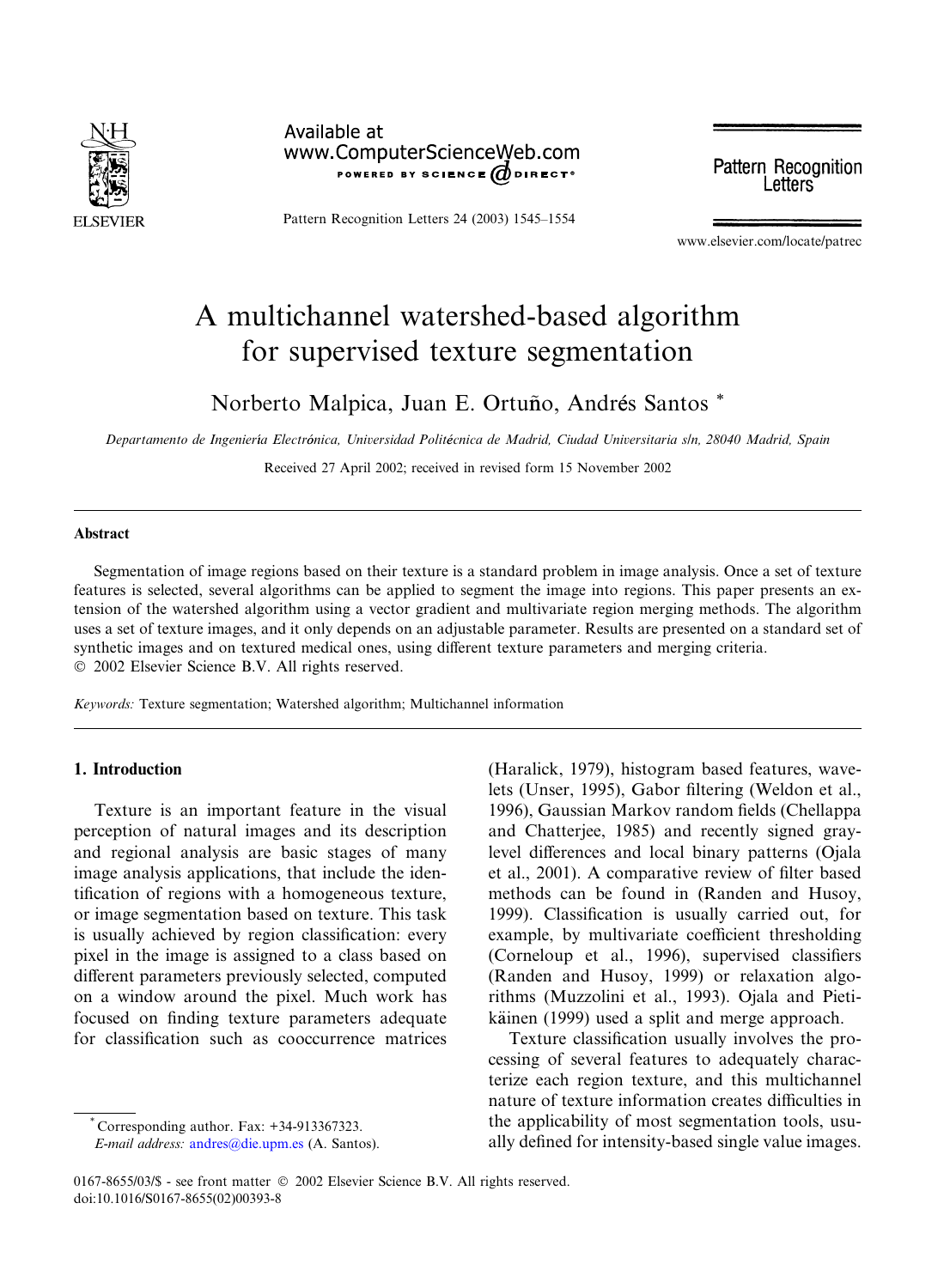However, several authors have adopted mathematical morphology tools for segmenting textures. One of the main gray-level segmentation tools, the watershed, allows for an intuitive initial image splitting, dependent on the selection of significant initial image minima, which can be accomplished using morphological algorithms (dynamics, waterfall). Jones (1994) used a watershed like algorithm for segmentation applied to a specifically designed texture difference map. In (Marcotegui et al., 1995) a texture parameter, signal to noise ratio, was used to improve the merging process starting from a flat zone splitting of the image. The use of the watershed algorithm for color images can be seen as a three channel extension of the algorithm. Shafarenko et al. (1997) presented a watershed algorithm for color images, based on a gradient in color space which, due to the multichannel nature of color images, can be considered as an antecedent of texture multichannel segmentation. Recently, Hill et al. (2002) have proposed a watershed based segmentation for texture analysis, using wavelet filter banks and the addition of each channel gradient. They avoid oversegmentation by selecting a marker for each region.

This paper presents a straightforward extension of the watershed algorithm to make use of information in all texture channels. In the technique proposed, several texture channels are computed from the original image. A vector gradient is used to compute the edges of the multichannel image. After an automatic selection of significant minima, a watershed transform is applied. Finally, a multivariate region merging step is carried out to obtain the final segmentation. The steps of the algorithm are shown in Fig. 1.

The complete segmentation procedure consists on the following steps:

- Texture analysis: A set of  $n$  channels is obtained from the original image by computing  $n$  texture features on every pixel. This procedure uses the most discriminant texture features that have previously been selected by statistical analysis.
- Gradient computation: Considering each point of the image as an *n*-valued vector, a gradient image of all the channels is obtained by computing the gradient of the vector field.



Fig. 1. Steps of the segmentation algorithm.

- *Minima selection:* According to some measure of local minima importance, some minima are selected from which the watershed process will begin. The topographic surface will then only be pierced in those points to start the immersion process.
- Watershed segmentation: Starting from the selected minima, the image is flooded by extending their zone of influence in higher gray levels. When two regions come into contact a watershed line is erected.
- Region merging: Watershed regions are iteratively merged, according to a similarity criterion, to obtain the final segmentation.

The whole procedure is automatic except for a minima selection threshold that will be described in Section 4.

The rest of the paper is structured as follows. Section 2 defines the vector gradient used. Section 3 reviews the watershed transform and the main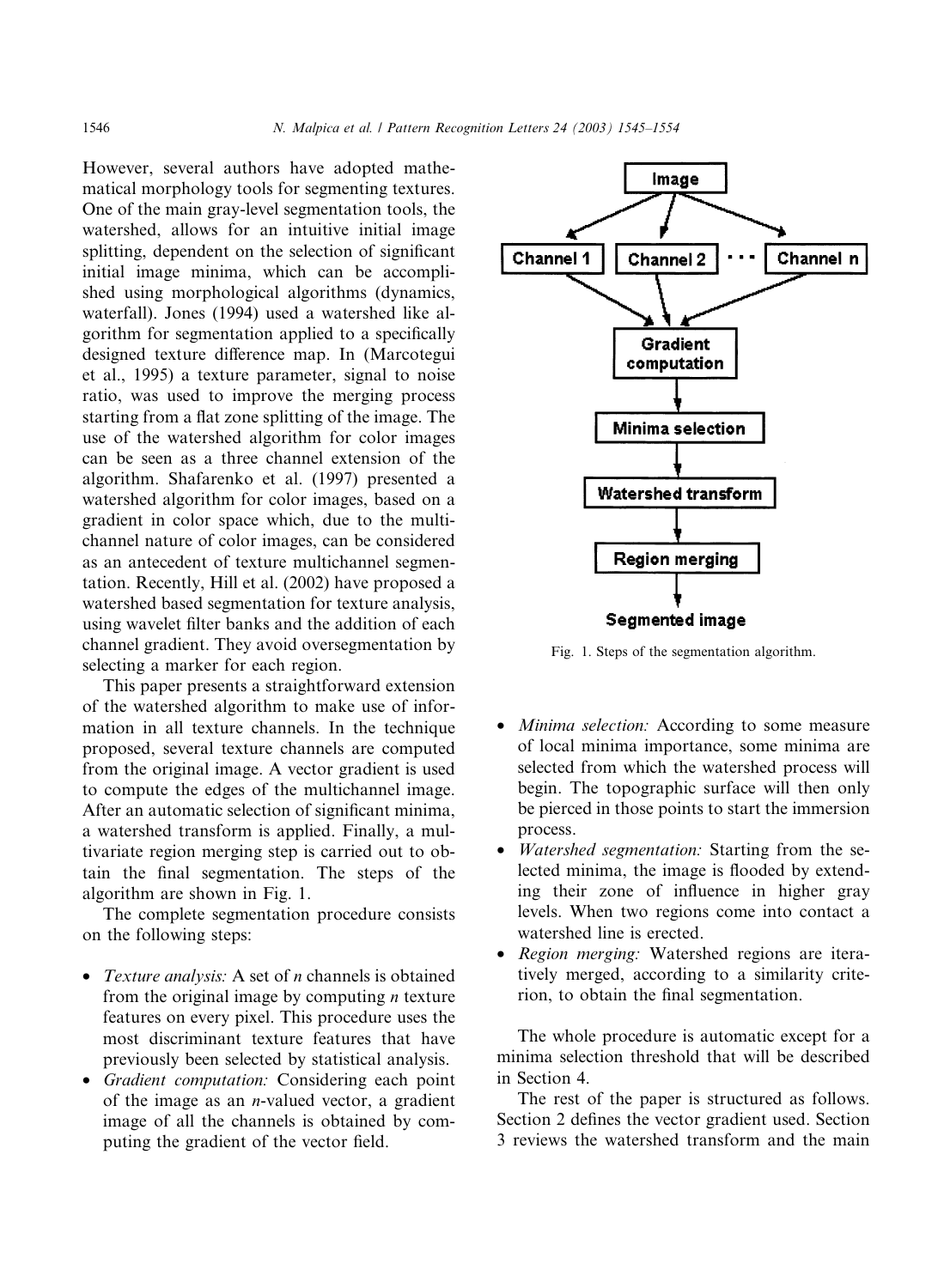segmentation steps. Section 4 describes the minima selection step. Section 5 describes the multivariate region merging approach. Section 6 presents experimental results on real texture images and a conclusion is presented in Section 7.

#### 2. Edge detection: vector-valued edges

To apply edge based segmentation algorithms to multichannel data, a gradient of the multichannel image must be defined. Instead of separately computing the scalar gradient for each channel, some authors have proposed solutions using tensor notation. This framework was first suggested in (DiZenzo, 1986) and extended in (Cumani, 1991). Lee (1991) also proposed to use the vector gradient to detect boundaries in multidimensional images (specially color images), proving that, when the attribute components are highly correlated, vector gradients are less sensitive to noise than the sum of the squares of scalar gradients in each channel. As this is also the case with multichannel texture images, this will be the approach used in this paper.

A multichannel image can be seen as a vector field  $f : S \to R^m$ , defined on a subset S of  $R^n$ . Let  $f_k$ denote the kth component of  $f$  (if  $f$  is a three color image, then  $f_1$ ,  $f_2$ , and  $f_3$  might represent the red, green and blue components of the image). It can be proved Lee (1991) that the first-order Taylor expansion takes the form

$$
f(x + a) = f(x) + [f'(x)](a) + ||a||e(x, a)
$$

where  $e(x, a) \rightarrow 0$  as  $a \rightarrow 0$  and  $f'(x)$  is now an  $m \times n$  Jacobian matrix  $D(x)$ :

$$
f'(x) = D(x)
$$
  
= 
$$
\begin{bmatrix} D_1 f_1(x) & D_2 f_1(x) & \cdots & D_n f_1(x) \\ D_1 f_2(x) & D_2 f_2(x) & \cdots & D_n f_2(x) \\ \vdots & \vdots & & \vdots \\ D_1 f_m(x) & D_2 f_m(x) & \cdots & D_n f_m(x) \end{bmatrix}
$$

being  $D_i f_k$  the first partial derivative of the kth component of  $f$  with respect to the  $j$ th component of x.

It can be proved (Cumani, 1991) that the extrema of  $D(x)$  are obtained in the directions of its eigenvectors  $\theta_{\pm}$  and the values attained there are the corresponding eigenvalues  $\lambda_{\pm}$ . A first approximation of edges for vector-valued images, should be a function  $g = f(\lambda_+, \lambda_-)$ . We will use the simple form  $g = \lambda_+ - \lambda$  in this work.

## 3. The watershed transform

The watershed transform is the main segmentation technique in mathematical morphology. Since its introduction in (Beucher and Meyer, 1993) and (Vincent and Soille, 1991), it has been widely studied in several image segmentation problems. It has been applied successfully to 2D (Haris et al., 1998) as well as to 3D images (Sijbers et al., 1997). It is a connected (it divides the image into sets of connected pixels) and complete (it assigns every pixel to one of the classes) method.

The watershed concept comes from the field of topography: in a topographic surface, the watersheds are the lines dividing two catchment basins. Each basin is associated to a local minimum. If we were to drop water on the surface, every drop would fall into a single catchment basin and would follow a downward path until it reached a minimum of the surface. Other way of visualizing the concept is by analogy to immersion. Starting from every minimum, the surface is progressively flooded until water coming from two different minima meet. At this point a watershed line is erected. Efficient algorithms have been proposed to simulate the immersion process (Vincent and Soille, 1991; Beucher and Meyer, 1993).

Homogeneous regions in a gray-level image can be segmented by applying the algorithm to the gradient image, where borders between objects correspond to high gray levels (peaks) and the inside of objects correspond to valleys. We have used the algorithm by Vincent and Soille (Vincent and Soille, 1991), which is a recursive simulation of the immersion process:

- All local minima are assigned a different label, which is propagated to all adjacent pixels at a certain level h.
- All levels from the minimum to the maximum gray level are processed. At every level h: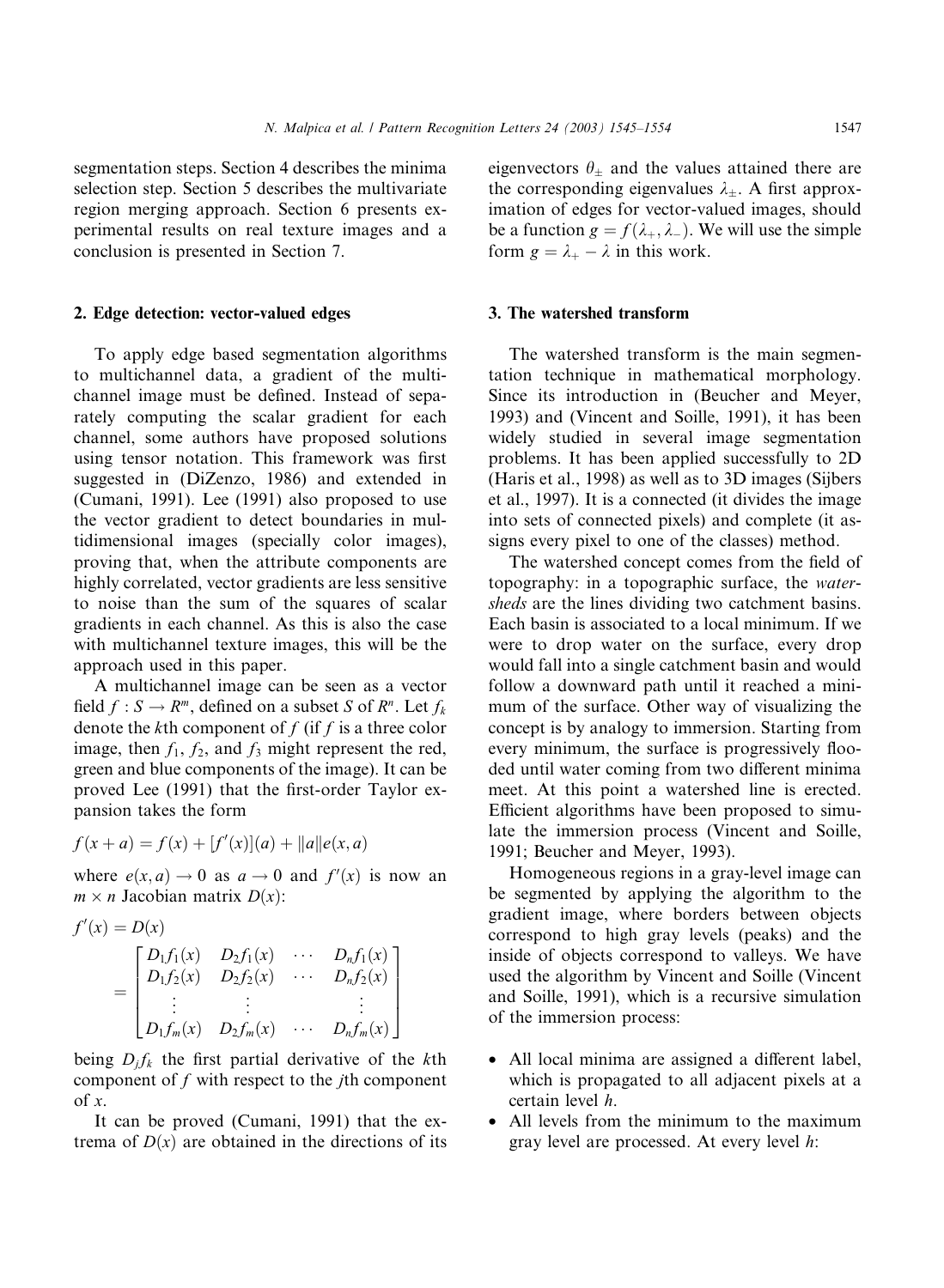- Every pixel at a certain level with an already labeled neighbor receives its label. Labels are propagated from these to all pixels in that level.
- Pixels having two or more neighbors with different labels are labeled as watershed points.
- Remaining pixels are considered as new minima, and are assigned a new label.

In all watershed algorithms, both eight and four neighbour connectivity can be used. We have used four neighbour connectivity in the experiments presented in this work.

As the transform starts from every minimum, the result is an oversegmented image if a minima selection procedure or a merging step are not used. Both methods are applied in this work.

## 4. Minima selection

Several algorithms have been proposed for minima selection. The simplest way is interactive selection by the user. A second approach is the automatic selection of minima using a priori knowledge of the image (Beucher and Meyer, 1990). Another approach is to hierarchically order all minima and to select only those above a threshold. The dynamics (Najman and Schmitt, 1996) and waterfall (Beucher, 1994) algorithms fall into this category.

We have used *dynamics* as the criterion for minima reduction, as it provides an intuitive selection scheme controlled by a single parameter. The concept is easily visualized using the immersion simulation. The deepness of a basin would be the level the water would reach, coming in through the minimum of the basin, before the water would overflow into a neighbor basin. That is, the height from the minimum to the lowest point in the watershed line of the basin. The dynamics of a basin is a similar concept, but referring to a neighbor basin with a lower minimum than the actual one.

It can be computed using morphological reconstruction (Vincent, 1993). Given two gray-scale images  $f$  and  $g$ , where  $g$  is smaller than or equal to  $f$  in all points, the morphological reconstruction by erosion of  $f$  over  $g$  is the result of the following iterative procedure as follows:

$$
f^{k+1}(p) = \max(g(p), f^k(p)\Theta B)
$$

where  $\Theta$  denotes the gray-level erosion of the function using a structuring element B.

It can be proved that if the morphological reconstruction (Vincent, 1993) of the image  $g$  from an image  $f = g + d$  is computed, the resulting function will have a watershed transform in which the regions with dynamics lower than  $d$ , have been eliminated by joining them to the neighbor region with the lower minimum gray-level value. The parameter *d* serves as a minima selection threshold.

The *dynamics* algorithm is applied to the gradient of the image. We can expect the regions that are due to noise to be surrounded by a smaller gradient, and therefore, to have a smaller dynamics than regions formed by objects in the image. The value of the dynamics is automatically selected depending on the dynamic range of the image. Fig. 2 shows the results of the final watershed after minima selection using two different values of  $dv$ namics, before the merging step.

## 5. Region merging

To obtain the final segmentation, regions resulting from the watershed need to be merged to reduce the number of regions. This section explains the region merging criteria and methods employed. All regions resulting from the watershed transform are ordered into a region adjacency graph (RAG) in which nodes correspond to regions and arcs to the frontier between two regions. The aim of the merging step is to reduce the RAG until the desired number of nodes remains. Several merging criteria have been proposed in the literature: mean, normalized mean (Haris et al., 1998), T test (Sijbers et al., 1997), minimum description length (Maes et al., 1995). Here we extend three of these criteria to our multichannel framework:

Mean difference: The difference on the mean value of all the channels in the two regions is computed as the sum of the squared roots of the individual differences: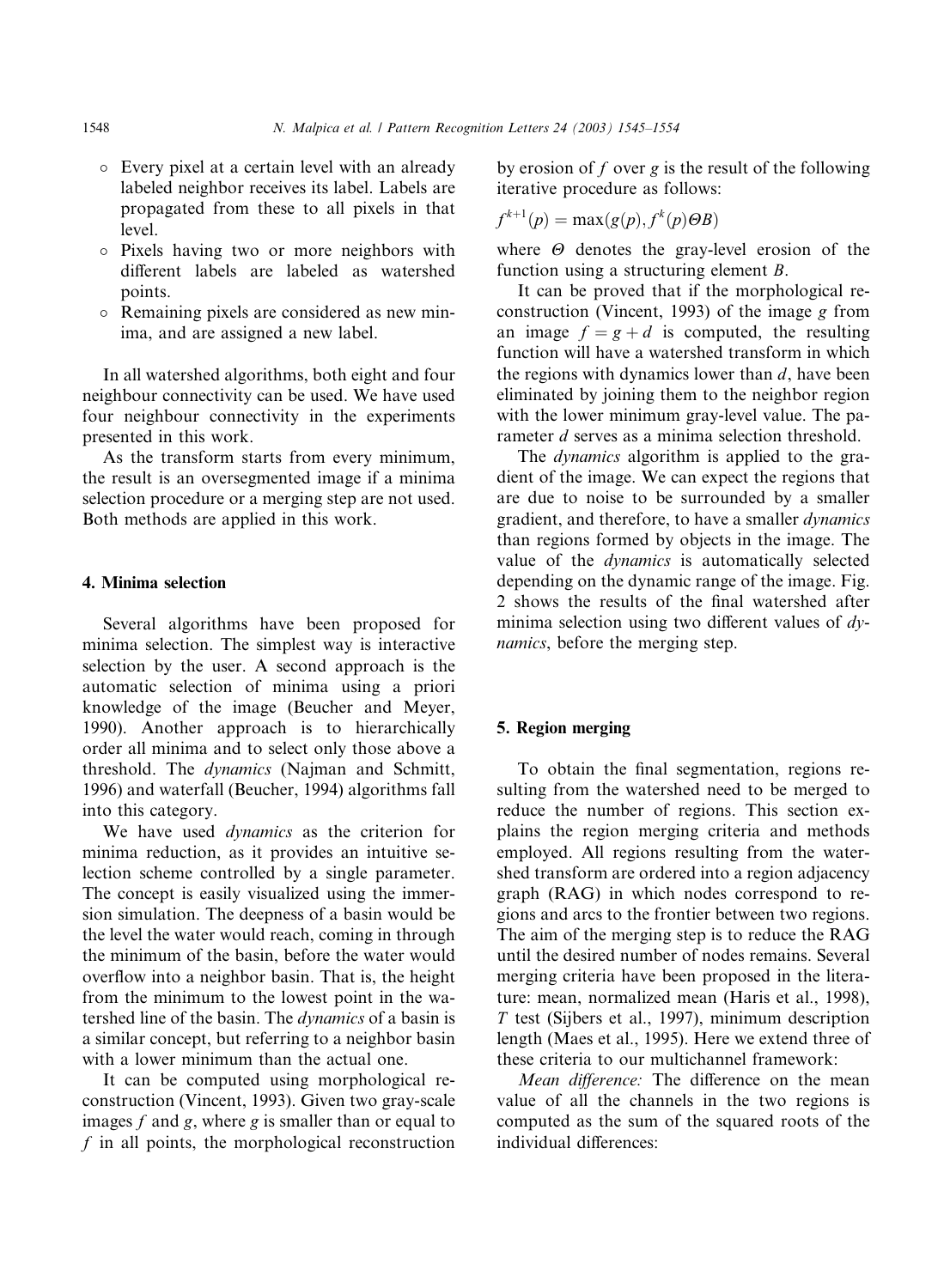

Fig. 2. (a) Satellite image showing different terrain textures. (b) Watershed of the gradient using 8 cooccurrence feature channels. (c) Watershed with minima selection with *dynamics d* = 8. (d) Watershed with minima selection with *dynamics d* = 12. Final merging step is not performed to show the effect of different dynamics values.

$$
\text{Diff} = \sum_{j=1}^{n} \sqrt{\mu_{2j} - \mu_{1j}}
$$

where *n* is the number of channels and  $\mu_{ii}$  is the mean value of channel  $j$  in region  $i$ .

Weighted mean criterion: In (Haris et al., 1998) a dissimilarity function for gray-level images was proposed, by normalizing the difference of means between regions by the number of points in them. For several channels the following dissimilarity function is used:

$$
\text{Diff} = \frac{n_1 n_2}{n_1 + n_2} \sum_{j=1}^{n} \sqrt{\mu_{2j} - \mu_{1j}}
$$

being  $n_1$  and  $n_2$  are the number of pixels in regions 1 and 2, respectively.

Hotelling  $T^2$  test: Assuming a multivariate normal distribution of gray levels in a region, we can apply Hotelling's  $T^2$  test to compare the means of two populations. The applied statistic is given by:

$$
T^{2} = (\mu_{1} - \mu_{2})^{T} \left[ \sqrt{\frac{1}{n_{1}} + \frac{1}{n_{2}}} S \right]^{-1} (\mu_{1} - \mu_{2})
$$

where  $\mu_1$  and  $\mu_2$  are the vector means of each region, respectively, and  $S$  is a pooled covariance matrix of the form:

$$
S = \sqrt{\frac{n_1 \Sigma_1 + n_2 \Sigma_2}{n_1 + n_2}}
$$

being  $\Sigma_1$  and  $\Sigma_2$  the covariance matrices of each region.

When the number of regions is high, a full search for the most similar neighboring regions can be a computationally intensive task. We can make the assumption that very small regions are due to noise in the image. A faster sub-optimum merging scheme consists in joining in every iteration the smallest region with the most similar neighbor. We have used a combined scheme as in (Sijbers et al., 1997). The merging process starts by merging the smallest region in every iteration, until a certain number of regions is obtained. This process assumes desired regions are of a certain size, and very small regions are due to noise. From there on, a complete search for the two most similar regions is carried out in every iteration.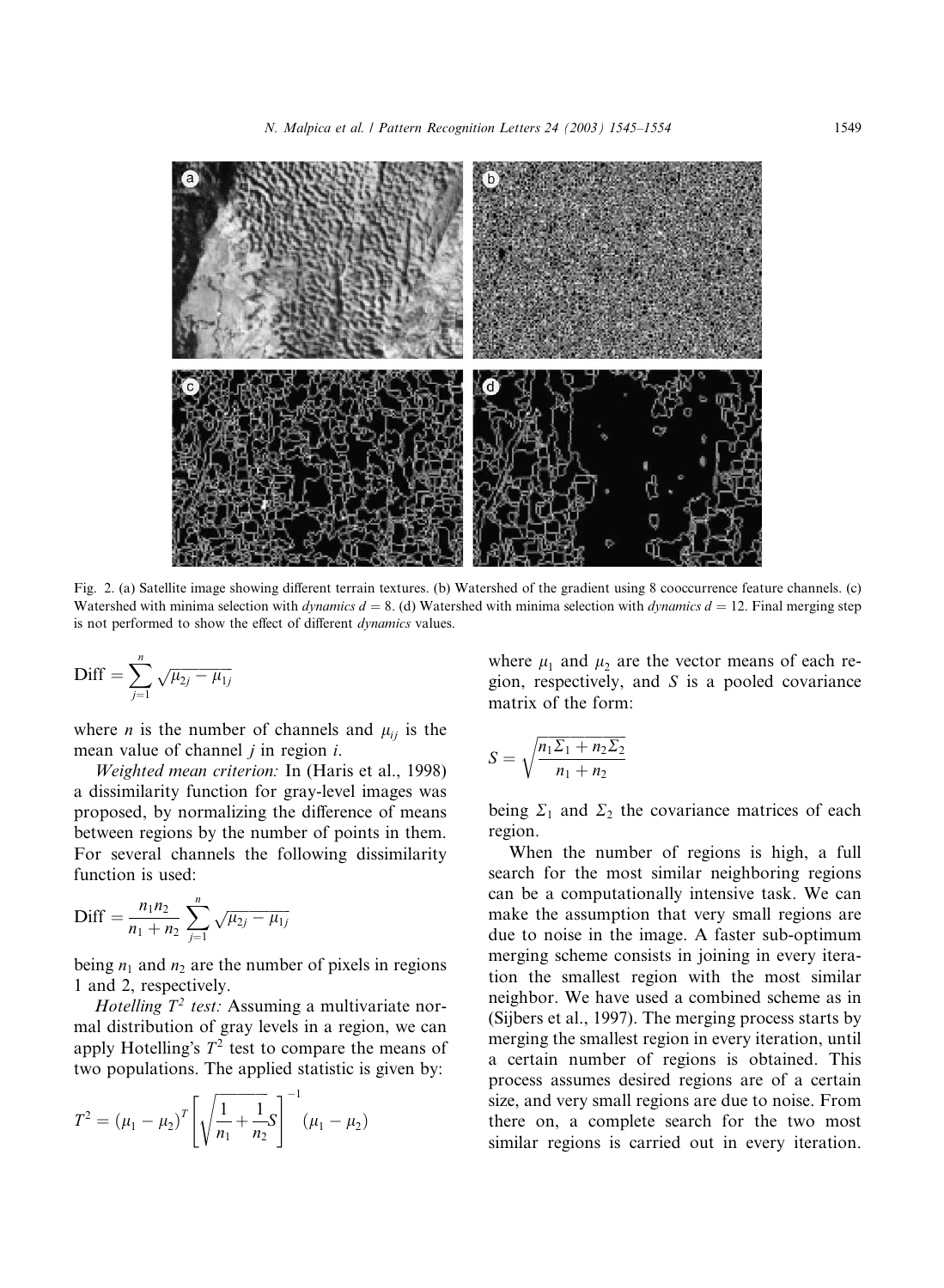This allows a considerable reduction in computing time, while maintaining a correct result.

## 6. Results

The proposed methodology has been tested with a standard set of synthetic texture images that was originally proposed by Randen and Husoy (1999) to review filtering-based texture analysis methods. The images are available on the internet at [http://www.ux.his.no/](http://www.ux.his.no/~tranden/data.html) $\sim$ [tranden/data.html.](http://www.ux.his.no/~tranden/data.html)

The first three images were used to evaluate the merging strategies and the effect of changing the dynamics parameter. Histogram and cooccurrence matrix features (Haralick, 1979) were used to classify the different textures. The most discriminant features were selected using a stepwise  $F$  test and the vector gradient was computed using the channels obtained. The watershed segmentation was applied with the three different merging criteria and different values of the dynamics, using a vector gradient image computed from the same set of features. The percentage of correctly segmented pixels was used as the quality factor. Fig. 3 shows the results of applying the different methods on the segmentation of the three images.

As mentioned in the methods section, in order to decrease computing time, a combined merging approach was also evaluated. In Table 1, the result of using the full and combined search strategies are compared. Table 1 also shows computing time of each approach on a Pentium III at 500 MHz.

From these experiments, it can be seen that merging with mean value provides worse results, while weighted mean and Hotelling  $T^2$  both have similar performance. The influence of *dynamics* is not critical as far as it is low enough. Only when important minima are lost, the classification performance decreases.

Results in Table 1 also show that a great improvement in merging speed can be achieved with the mixed-merging approach, without losing segmentation accuracy.

Examples of segmentation results are presented below. Minima pre-selection was performed in all cases using a dynamics of 8% of the dynamic range of the image and merging with Hotelling  $T^2$  test.



Dynamics (% of dynamic range)  $(c)$ 

Fig. 3. Results of segmentation of mosaics #1, #2 and #3 with different values of the dynamics parameter. Merging based on the mean  $(a)$ , the weighted mean  $(b)$  and Hotelling's test  $(c)$ .

Table 1

Segmentation results and computing times of full vs. partial search merging schemes

|                                                     | Full<br>search<br>results $(\% )$ | Full<br>search<br>times (s) | Partial<br>search<br>results $(\%)$ | Partial<br>search<br>times (s) |
|-----------------------------------------------------|-----------------------------------|-----------------------------|-------------------------------------|--------------------------------|
| Mean<br>Weighted<br>mean<br>Hotelling<br>$T^2$ test | 21.44<br>7.76<br>9.88             | 90<br>51<br>26              | 21.85<br>9.72<br>10.67              | 17<br>19                       |

In the first example, images 10 and 11 from the test set (two-texture images) are segmented. An initial training for parameter selection was carried out, in which 12 regions of interest (whose sizes were  $16 \times 16$  pixels) from each texture were selected, and cooccurrence matrix (Haralick, 1979)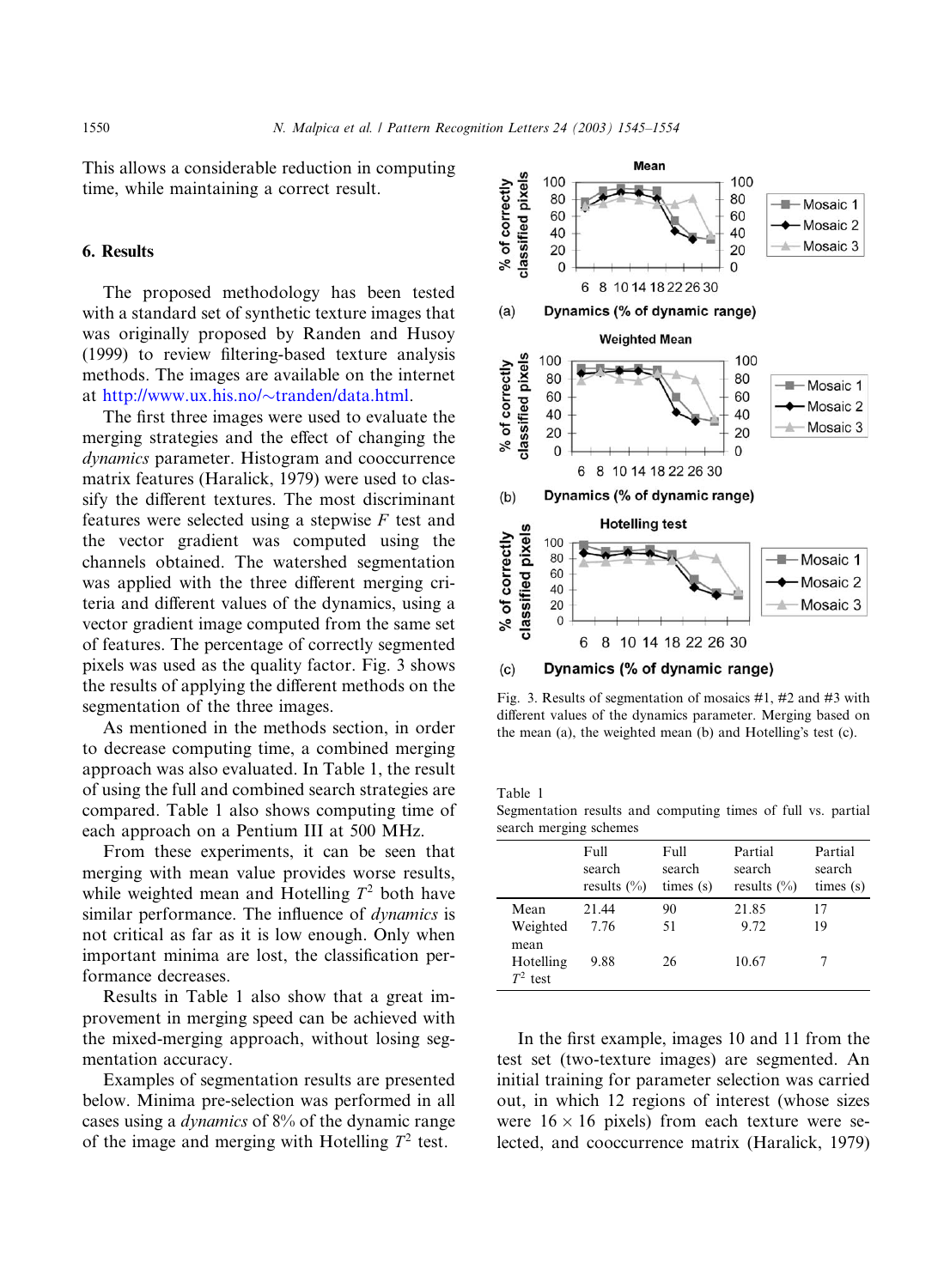as well as the histogram parameters were computed for each of them. A stepwise  $F$  test was performed to select the most discriminant parameters. For these texture channels, the vector gradient and the watershed were computed. Region merging using the combined method described above was performed until only two regions were left. The result is shown in Fig. 4.

Another experiment has been carried out to analyze the effect of the number of texture channels. Fig. 5 shows the segmentation of mosaic #1 (five-texture image) also cooccurrence matrix texture features, all computed on a  $16 \times 16$  window. The three results shown were obtained using the first 4, 6 and 10 channels obtained in the stepwise F test feature selection.



Fig. 4. Results of segmentation of test images #10 and #11.



Fig. 5. Results of mosaic #1 in test set. Original image (a) and result using 4 channels (b), 6 channels (c) and 10 channels (d).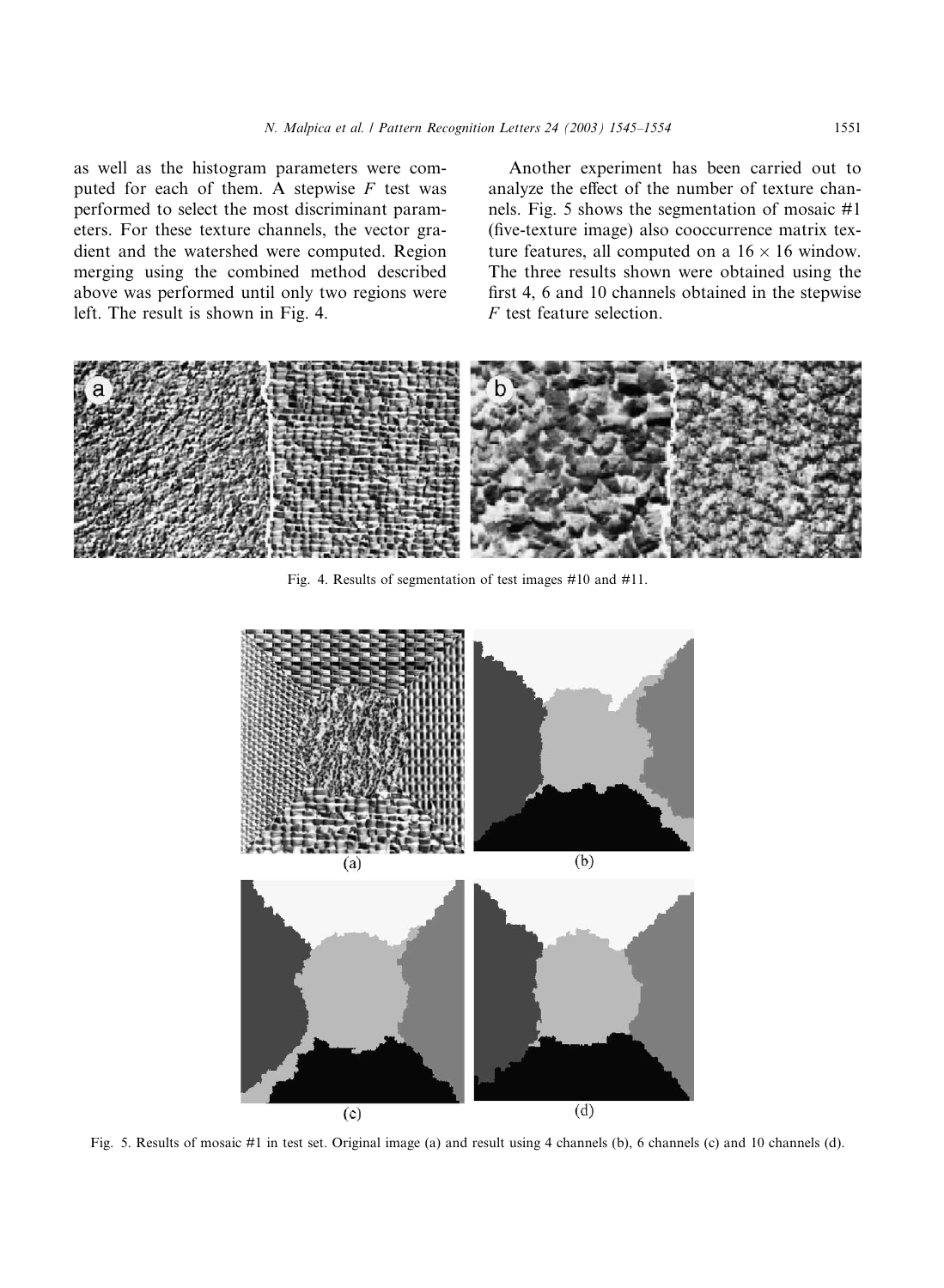Table 2

Classification errors for the proposed algorithm and results published in (Randen and Husoy, 1999) using cooccurrence parameters and best results with any parameter

| and best results with any parameter            |                 |      |                 |                 |                 |      |      |      |                 |       |       |       |
|------------------------------------------------|-----------------|------|-----------------|-----------------|-----------------|------|------|------|-----------------|-------|-------|-------|
|                                                | Im <sub>1</sub> | Im 2 | Im <sub>3</sub> | Im <sub>4</sub> | Im <sub>5</sub> | Im 6 | Im 7 | Im 8 | Im <sub>9</sub> | Im 10 | Im 11 | Im 12 |
| Proposed algorithm                             | 7.1             | 10.7 | 12.4            | 11.6            | 14.9            | 20.0 | 18.6 | 12.0 | 15.3            | 1.2   | 1.1   | 1.7   |
| Cooccurrence in                                | 9.9             | 27.0 | 26.1            | 51.1            | 35.7            | 49.6 | 55.4 | 35.3 | 49.1            | 1.9   | 4.8   | 3.3   |
| (Randen and Husoy,<br>1999)                    |                 |      |                 |                 |                 |      |      |      |                 |       |       |       |
| Best result in (Randen)<br>and Husoy, $1999$ ) | 7.2             | 18.9 | 20.6            | 16.8            | 17.2            | 34.7 | 41.7 | 32.3 | 27.8            | 0.7   | 0.2   | 2.5   |
|                                                |                 |      |                 |                 |                 |      |      |      |                 |       |       |       |



Fig. 6. Segmentation of dead cells in a cell culture image. (a) Original image and (b) image with border of region superimposed.

Table 2 shows the percentage of incorrectly classified pixels on the whole test set. For comparison purposes, the best results and the results on similar features (cooccurrence matrix based) published in (Randen and Husoy, 1999) are also shown. It can be seen that the proposed multichannel algorithm provides better classification results in almost every case. It should be noted, however, that both results are not directly comparable, as Randen and Husoy (1999) uses a learning vector quantizer supervised classifier.

We have also tested our algorithm on real images. In (Santos et al., 2001) a method was proposed to discriminate regions of dead and of live cells in epithelial cell cultures based on visual texture differences. Live cells are bigger, while dead cells loose their original shape. Segmentation was carried out by discriminant analysis of fixed-size  $(32 \times 32)$  pixels) regions. Each square region was classified into one of the classes. We have tested the watershed-based segmentation using eighttexture parameters based on the histogram and the cooccurrence matrix, computed on a window of size  $9 \times 9$  pixels. Results of watershed segmentation and merging are shown in Fig. 6. The multichannel approach allowed to reduce the window size, providing a segmentation with better spatial resolution.

#### 7. Conclusions

We have proposed an algorithm based on the watershed transform which allows a connected segmentation approach using several texture channels. A preselection of minima and final merging is performed, allowing for very efficient segmentations. Of the three multivariate merging criteria tested, the best results were obtained using Hotelling's  $T^2$  test. Merging of the smallest region until an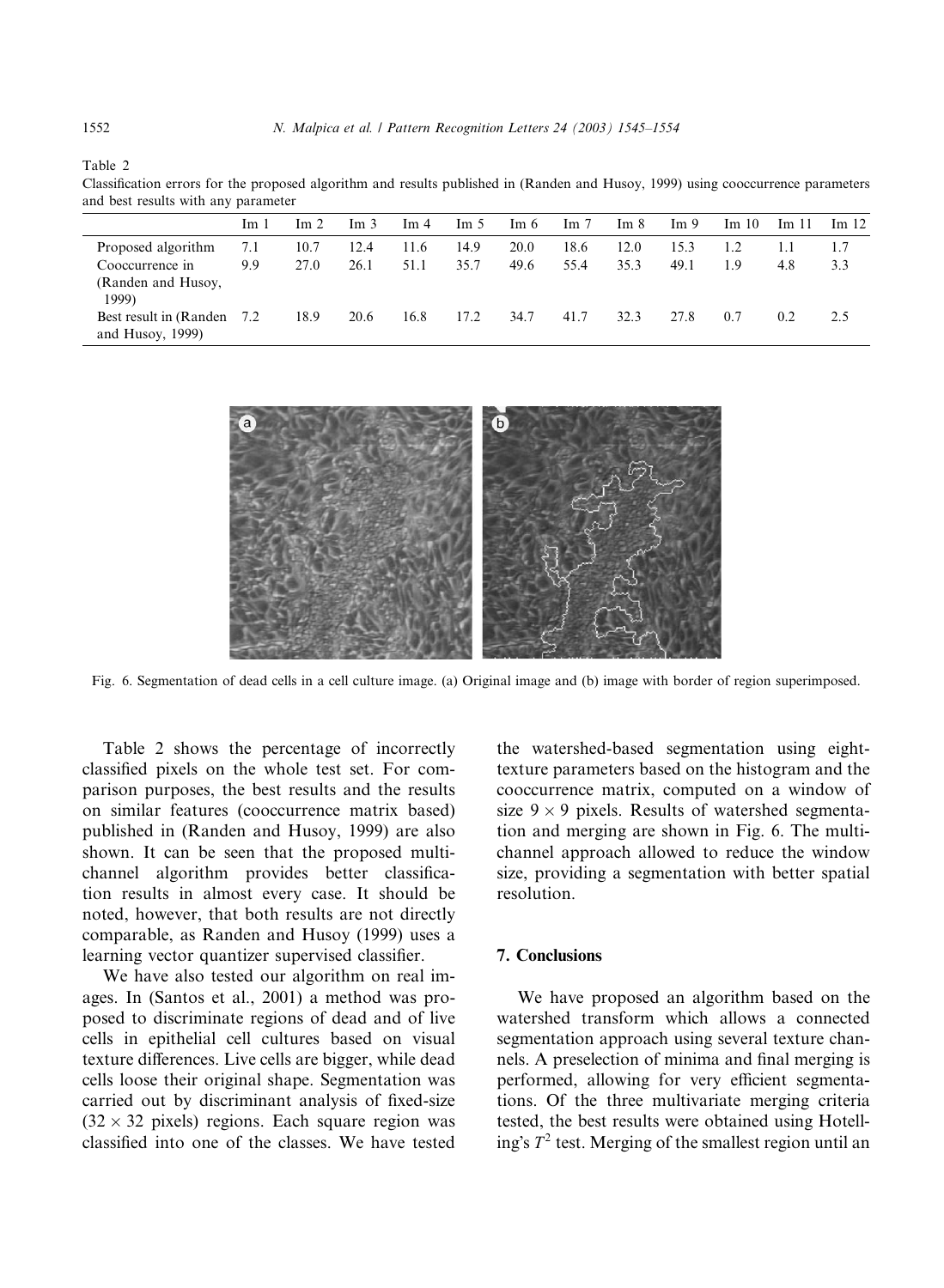intermediate number of regions is obtained gave the same segmentation accuracy while allowing a meaningful decrease in computing time.

The quality of the segmentation depends on the classification efficiency of the texture features used. Although we have tested the method using histogram and cooccurrence matrix parameters only, the method can be applied with any feature extraction algorithm. The segmentation resolution depends on the window size used to compute the texture feature maps. The optimum size can be determined in the feature selection phase.

Apart from the final number of regions, the only parameter of the process is the value of the dynamics for minima selection. It can be chosen automatically as a function of the dynamic range of the image, and results have shown to be robust with respect to this selection.

#### Acknowledgements

This work has been partially founded by European Commission (COST B11) and Comunidad de Madrid (III PRICIT). Cell images were kindly provided by Hospital G.U. Gregorio Marañón (Madrid, Spain). The authors wish also to thank Dr. Manuel Desco for fruitful discussions on statistical analysis.

## **References**

- Beucher, 1994. Watershed, hierarchical segmentation and waterfall algorithm. In: Dougherty, E. (Ed.), Mathematical Morphology and its Applications to Image Processing. Kluwer, Boston.
- Beucher, S., Meyer, F., 1990. Morphological segmentation. J. Vis. Comm. Image Rep. 1 (1), 21–45.
- Beucher, S., Meyer, F., 1993. The morphological approach to segmentation: the watershed transformation. In: Dougherty, E. (Ed.), Mathematical Morphology in Image Processing. Marcel Dekker, New York.
- Chellappa, R., Chatterjee, S., 1985. Classification of textures using gaussian Markov random fields. IEEE Trans. Acoustics, Speech Signal Process. 33 (4), 959–963.
- Corneloup, G., Moysan, J., Magnin, I.E., 1996. BSCAN image segmentation by thresholding using cooccurrence matrix analysis. Pattern Recognit. 29 (2), 281–296.
- Cumani, A., 1991. Edge detection in multispectral images. Comput. Vision Graphics Image Process.: Graphical Models Image Process. 53, 40–51.
- DiZenzo, S., 1986. A note on the gradient of a multi-image. Comput. Vision Graphics Image Process. 33, 116–125.
- Haralick, R., 1979. Statistical and structural approaches to texture. Proc. IEEE 67 (5), 786–804.
- Haris, K., Efstratiadis, S., Maglaveras, N., Katsaggelos, A., 1998. Hybrid image segmentation using watersheds and fast region merging. IEEE Trans. Image Process. 7 (12), 1684– 1699.
- Hill, P.R., Canagarajah, C.N., Hull, D.R., 2002. Texture gradient based watershed segmentation. IEEE Internat. Conf. Acoustics, Speech, Signal Process. 4, 3381–3384.
- Jones, G., 1994. Image segmentation using texture boundary detection. Pattern Recognition Lett. 15, 533–541.
- Lee, H., 1991. Detecting boundaries in a vector field. IEEE Transactions on Image Processing 39 (5), 1181–1194.
- Maes, F., Vandermeulen, D., Suetens, P., Marchal, G., 1995. Automatic image partitioning for generic object segmentation in medical images. In: 14th International Conference on Information Processing in Medical Imaging, pp. 215– 226.
- Marcotegui, B., Crespo, J., Meyer, F., 1995. Morphological segmentation using texture and coding cost. In: IEEE Workshop on Nonlinear Signal and Image Processing, pp. 246–249.
- Muzzolini, R., Yang, Y., Pierson, R.A., 1993. A multiresolution texture segmentation approach with application to diagnostic ultrasound images. IEEE Transactions on Medical Imaging 12 (1), 108–123.
- Najman, L., Schmitt, M., 1996. Geodesic saliency of watershed contours and hierarchical segmentation. IEEE Transactions on Pattern Analysis and Machine Intelligence 18 (12), 1166– 1173.
- Ojala, T., Pietikäinen, M., 1999. Unsupervised texture segmentation using feature distributions. Pattern Recognition 32, 477–486.
- Ojala, T., Valkealahti, K., Oja, E., Pietikinen, M., 2001. Texture discrimination with multidimensional distributions of signed gray-level differences. Pattern Recognition 34, 727–739.
- Randen, T., Husoy, J.H., 1999. Filtering for texture classification: A comparative study. IEEE Transactions on Pattern Analysis and Machine Intelligence 21 (4), 291–310.
- Santos, A., Ramiro, C., Desco, M., Malpica, N., Tejedor, A., Torres, A., Ledesma-Carbayo, M.J., Castilla, M., Garcia-Barreno, P., 2001. Automatic detection of cellular necrosis in epithelial cell cultures. In: Proc. SPIE Medical Imaging 2001: Image Process., Vol. 4322, pp. 1836–1844.
- Shafarenko, L., Petrou, M., Kittler, J., 1997. Automatic watershed segmentation of randomly textured color images. IEEE Trans. Image Process. 6 (11), 1530–1544.
- Sijbers, J., Scheunders, P., Verhoye, M., Linden, A.V.D., Dyck, D.V., Raman, E., 1997. Watershed segmentation of 3D MR data for volume quantization. Magnetic Resonance Imaging 15 (6), 679–688.